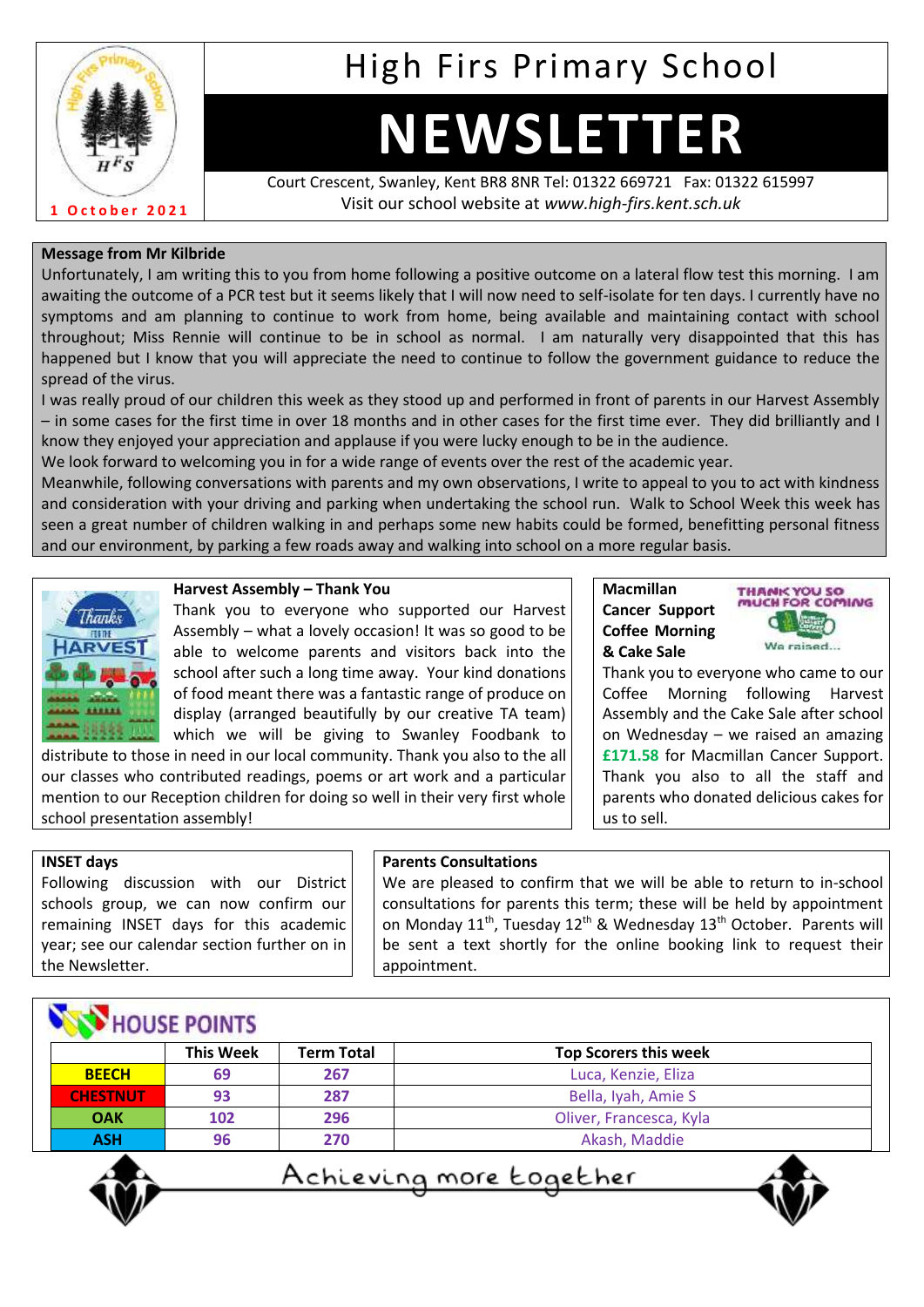#### **Register Rabbit**

Congratulations to this week's winners of Register Rabbit for their excellent attendance:

YEAR 2 YEAR 3

#### **Special Mentions**

This week, our special mentions go to:

- Jaxon M & Lenny G fantastic Mr Men characters
- Jonas C super "Little Mr Nobody" story.
- Oliver M working hard and trying his best.
- Millie B excellent Maths work this week.
- Lily G & Hannah C showing such enthusiasm in every lesson!
- Albert B & Holly P fantastic efforts in Maths this week.
- Emanuela  $M a$  brilliant poem and use of ink quill pen.
- Akshara K fabulous newspaper report, listening carefully to advice.
- Elliot M great work on Roman numerals!
- Eliza RW superb Learning Log presentation and understanding of evacuees during WW2.
- Kaiden O use of technical language about light sources and reflection.

Finally, well done to all our children who took part in Walk to School Week this week, despite some rainy weather!

#### **In our classes this week**

Reception – created their own Leaf Man using woodland materials. Year 1 – learned to count on. Year 2 – counted in groups of 2, 3, 5

and 10.

Year 3 – went digging for fossils!

Year 4 – found out about the life of Mahatma Ghandi.

Year 5 – have been practising their four-column addition.

Year 6 – learned about how we see and the structure of the eye.

#### **Individual Photographs**

The children will have their individual and school sibling photographs taken on **Tuesday 5th October.** Any non-school siblings are invited to come into school for photographs between **8am and 8.35am**. Children who are absent on the day will be given the opportunity to have their photograph taken when the photographer returns later in the year to take the class photos. Breakfast Club will be in Year 5 on Tuesday 5<sup>th</sup> October.

#### **Voluntary Fund**

Attached to the Newsletter this week is the envelope for payment of this term's Voluntary Fund payment. We greatly appreciate these donations which are used to support many of the extra activities undertaken in school by the children. The suggested payment is £2 per child or £5 per family.

Please return your donation by 15<sup>th</sup> October – thank you. You can also pay via our SchoolMoney app.

What is the Voluntary Fund used for? The termly voluntary fund money is used to pay for lots of different things! Essentially, it is used for expenses which we are not allowed to allocate to government funding but which we believe lead to a broader educational experience for our children or which support our community & families links. This also means we do not have to charge parents every time! Just a few examples of this spending are:

- Concert & performance costumes
- Refreshments for parents & visitors at school events Nativities / Assemblies / class meetings etc
- Cookery ingredients
- Celebration of commemorative events Whole School Jubilee Day party etc.
- Expenses for Open Evening & events
- Visitors in to school
- Additional resources for school visits

We believe that visits and these other experiences are a vital part of our children's education – thank you to all those parents who support us in this way.



<u>Achieving more together</u>